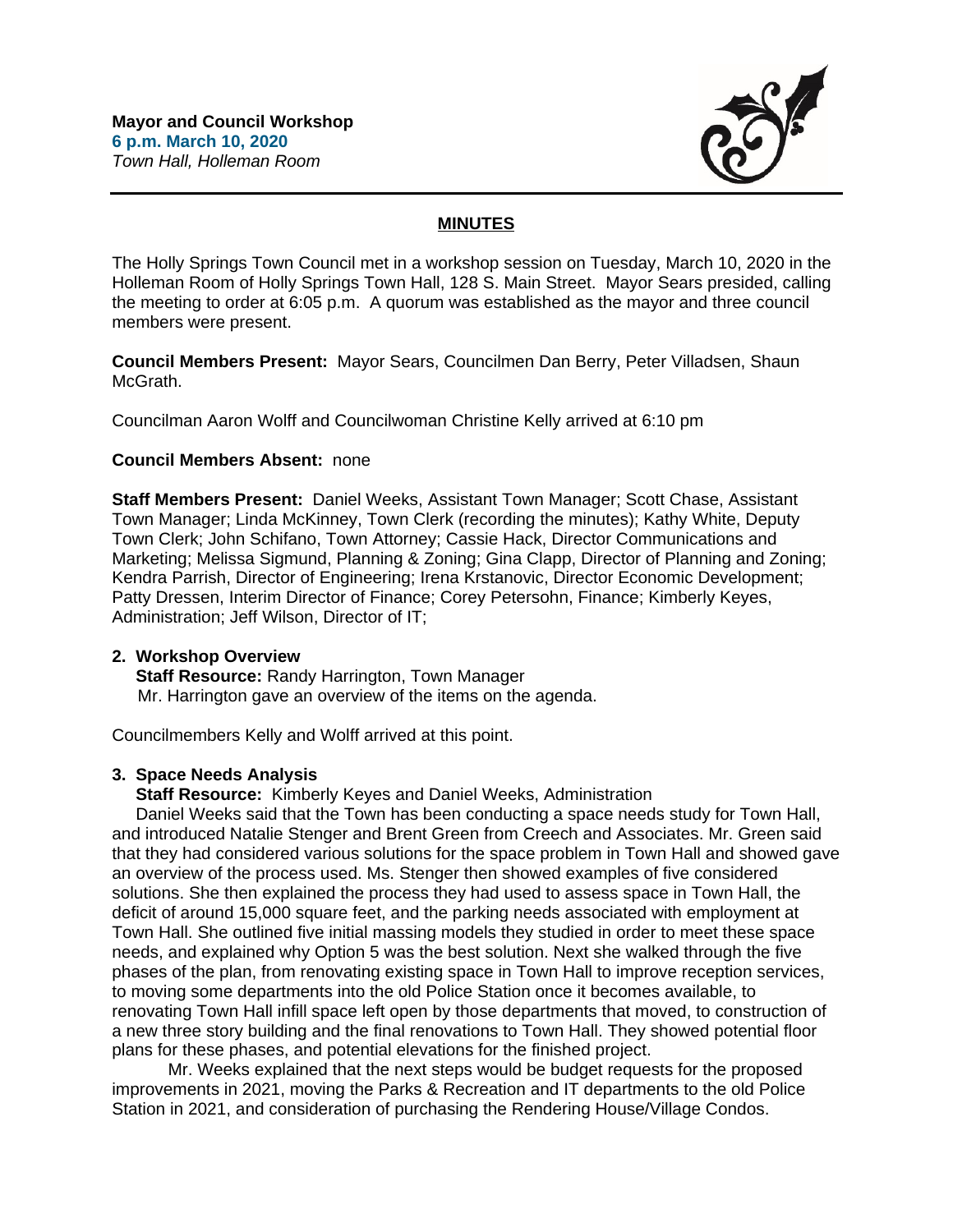Randy Harrington said that the plan is conceptual. This is not exactly what is going to happen over the next twenty years, but it gives us some avenues or approaches on how to address the growing space needs. Mayor Sears asked about the timeline. Mr. Green outlined those phases starting with Phase 1 in early 2021, to Phase 5 being 8 to 10 years out.

There was discussion around whether traditional offices and cubicles are the best use of space or whether Town Hall should move to an open plan. Mr. Green said that an open plan was looked at, but so many positions in local government require privacy that a totally open plan doesn't work. There was further discussion about whether telecommuting and other changes in workforce practices were considered when drafting this plan. Mr. Green said that there is no policy in place regarding telecommuting, and therefore it could not be taken into consideration until there is, but that might relieve some pressure, and that some positions were more conducive to telecommuting than others.

There was further discussion around the financing and whether a financial plan had been created. Mr. Harrington said that the purpose of this study was space, and a financial plan would have to happen in the future, but at some point the pressure need would be great and having a plan in place ahead of time would assist in planning.

Finally there was discussion about seeking to purchase and retrofit already existing properties rather than building a new building. It was pointed out that this raises ADA considerations which could make it prohibitively expensive.

### **4. Green Oaks West Development Agreement**

 **Staff Resource:** Kendra Parrish, Director of Engineering; Melissa Sigmund, Planning & Zoning

 Kendra Parrish, Director of Engineering, said that the Green Oaks West PUD came before Council and Planning Board for a joint public hearing on January 7, 2020. The following issues were identified at that hearing for further review and consideration: the mix or residential and non-residential; transportation improvements; sewer improvements; and pedestrian connections. Since that time staff has been working with Mr. Chandler on a Development Agreement. Due to traffic and engineering studies, the developer has felt a need to make changes to the PUD in order to pay for the improvements needed. Melissa Sigmund, Planning & Zoning, showed the plan that was presented at the public hearing. She then showed the revised plan submitted by the developer in which the central portion of the property has been changed from Office/Institutional to Mixed Residential. The developer anticipates stand-alone residential in this area, rather than the previously discussed residential up, non-residential down. This plan reverts to the initially proposed design concept which the Technical Review Committee warned them against pursuing.

Staff requested input from Council prior to getting into the details of the negotiations. Council indicated that they wanted to hear the details of the negotiation before they made any decision. They asked staff about "worst case scenarios" and Ms. Parrish said that, with standalone residential allowed, the worst case scenario is that the 600 residential units get built and the commercial would not get built.

Ms. Parrish outlined the points of negotiation on the proposed Development Agreement. She said the goal was to have nonresidential, with residential supporting it. Staff suggested 100,000 square feet of nonresidential and 250 residential units could get building permits at the same time. The Developer requested it be increased to 400 residential units. Phase II would be a check-in where, prior to additional residential units having permits issued, 100,000 square feet of nonresidential needs to have a CO and an additional 150,000 sq. ft. of nonresidential shall have a building permit. Developer thinks that should not have any restrictions on the residential.

Council discussed phasing in the residential and their commitment to keeping the business park nonresidential. They said that the included residential portion of this was envisioned as incidental to the nonresidential. They did not agree with allowing the developer no restrictions on building the residential component. They said that they were more willing to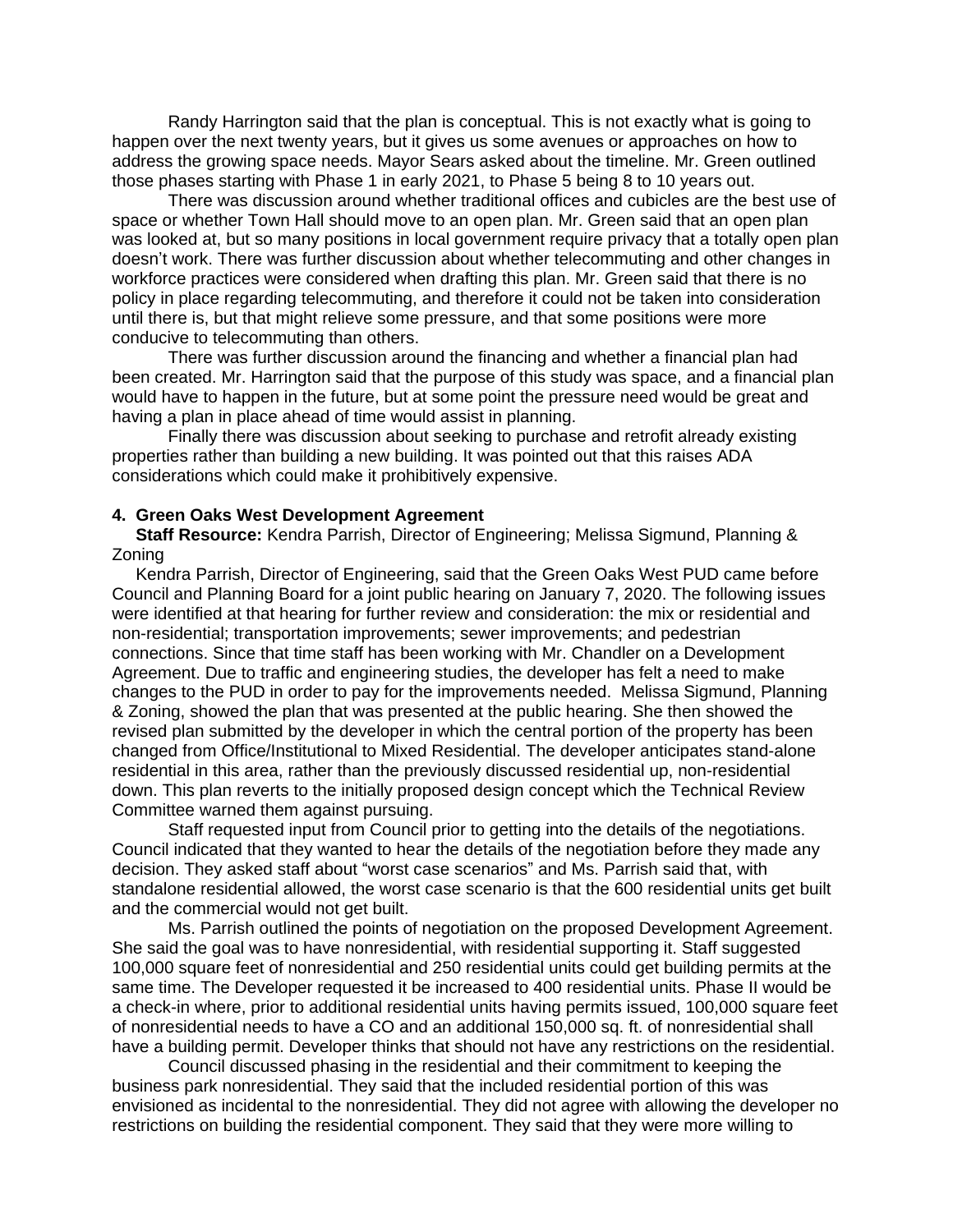negotiate regarding sewer improvements than road improvements, and that they would prefer fee-in-lieu payments be upfront, rather than phased in, as construction dollars lose value each year.

Pedestrian connections were discussed and Ms. Parrish said the developer was asked to build an 800 foot sidewalk connection along the north side of New Hill. He was willing to obtain the easements and turn them over to the town, but not to build the sidewalk. Council discussed what it would take for Public Works to build the sidewalk and how the materials could be financed. Council expressed a desire to guard against the worst case scenario, and to ensure that the nonresidential is built and that it "pushes the needle" towards the goal of 70% residential, 30% non-residential.

Ms. Parrish said the next steps will include continuing the conversation with the developer along the guidelines given by Council. Another public hearing will be scheduled and before it gets to Planning Board the final terms of the Development Agreement would be worked out. Mr. Parrish said that staff will meet with the developer and continue the conversations. If we need to check back in with you along the way we will. Mr. Harrington said we can have some touch points to check back in with Council as the process continues.

Mr. Harrington asked Council for a time check on what they wanted to do with two remaining topics and 20 minutes left. Council decided to continue with both items.

### **5. Strategic Plan Check In**

 **Staff Resource:** Randy Harrington, Daniel Weeks, and Scott Chase, Administration; Corey Petersohn, Finance

 Randy Harrington, Town Manager, said that the purpose of this item is to continue discussion of potential updates to Town Council's Strategic Plan. He said that at the retreat, Council discussed various aspects of the strategic plan. He gave an overview of which initiatives have been completed, or are nearly completed. New initiatives to support the Strategic Priority Areas were also discussed.

Council discussed what the residential v nonresidential ratio should be, how it could be achieved, whether numbers should be included in the strategic plan at all. The consensus was to keep the 70/30 as a goal.

Regarding affordable housing, Council decided at the retreat to focus on two primary issues: displacement of residents and having a variety in housing prices. Goal 5 was proposed under Responsible and Balanced Growth: "Leverage Town and regional partners to mitigate resident housing displacement from NCDOT and Town infrastructure projects and increase housing variety and price points." There were four proposed initiatives beneath this goal. Council discussed them each, attempting to reach a consensus on definitions of the problem and appropriate solutions.

Gina Clapp said that neighboring municipalities have either just completed housing studies, or are in the beginning phases of housing studies. She outlined potential components of a housing study, should Council wish to commission one, and the price range of \$50,000 to \$90,000 for such a study. She looked at Morrisville's recently completed study, and it was not unique to Morrisville, it was more "any town USA." She did not see their RFP to see what they looked for. Affordable housing is not a local problem; it is a regional problem. She said there are more and more resources that we can tap into from the School of Government (SOG) and other sources.

Ms. Clapp said staff would like to know what Council's goals are, what the local/regional market is or is not; and then create a plan of action. She suggested using SOG and Wake County resources to narrow down Council's goals and plans.

Council discussed the pros and cons of commissioning a housing study, versus forming a committee or dedicating staff time to studying the problem. There was a question on whether